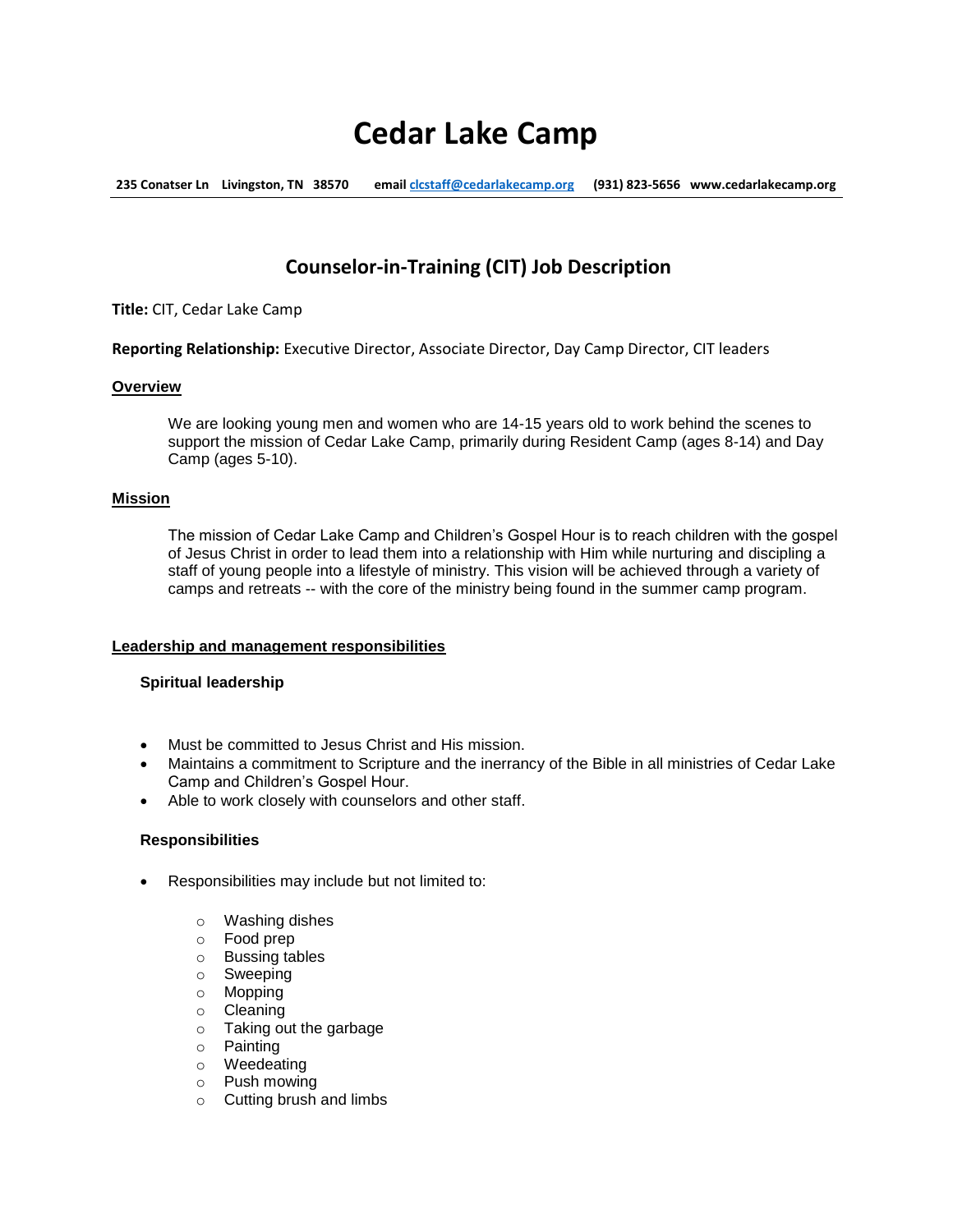- o Raking leaves
- o Cleaning the pool
- o Looking for opportunities to share gospel of Christ with campers
- o Representing Cedar Lake Camp in a positive manner to parents and other important constituents
- o Ensuring safety of campers
- o Submitting to and taking direction from Executive Director, Associate Director, Board Members and other SR Staff
- o Being an example of Christ for campers and fellow staff

## **Facilities management**

- Responsible for cleanliness and order of facilities associated with job duties.
- Responsible to clean your own cabin.

# **Community**

- Represents Cedar Lake Camp in a positive manner to parents and family members as appropriate.
- Represents Cedar Lake Camp to community as opportunities arise.

### **Other**

- Responsible for performing other duties as assigned by directors.
- Prefer an individual who is acquainted with and committed to Cedar Lake Camp's mission, vision and culture.

# **Requirements**

#### **Spiritual**

- Is a mature evangelical Christian with a close walk with the Lord.
- Fully supports and is willing to sign -- the Children's Gospel Hour doctrinal statement.
- Fully supports and is willing to sign the Children's Gospel Hour bylaws.

#### **Other**

• Is at least 14 years old